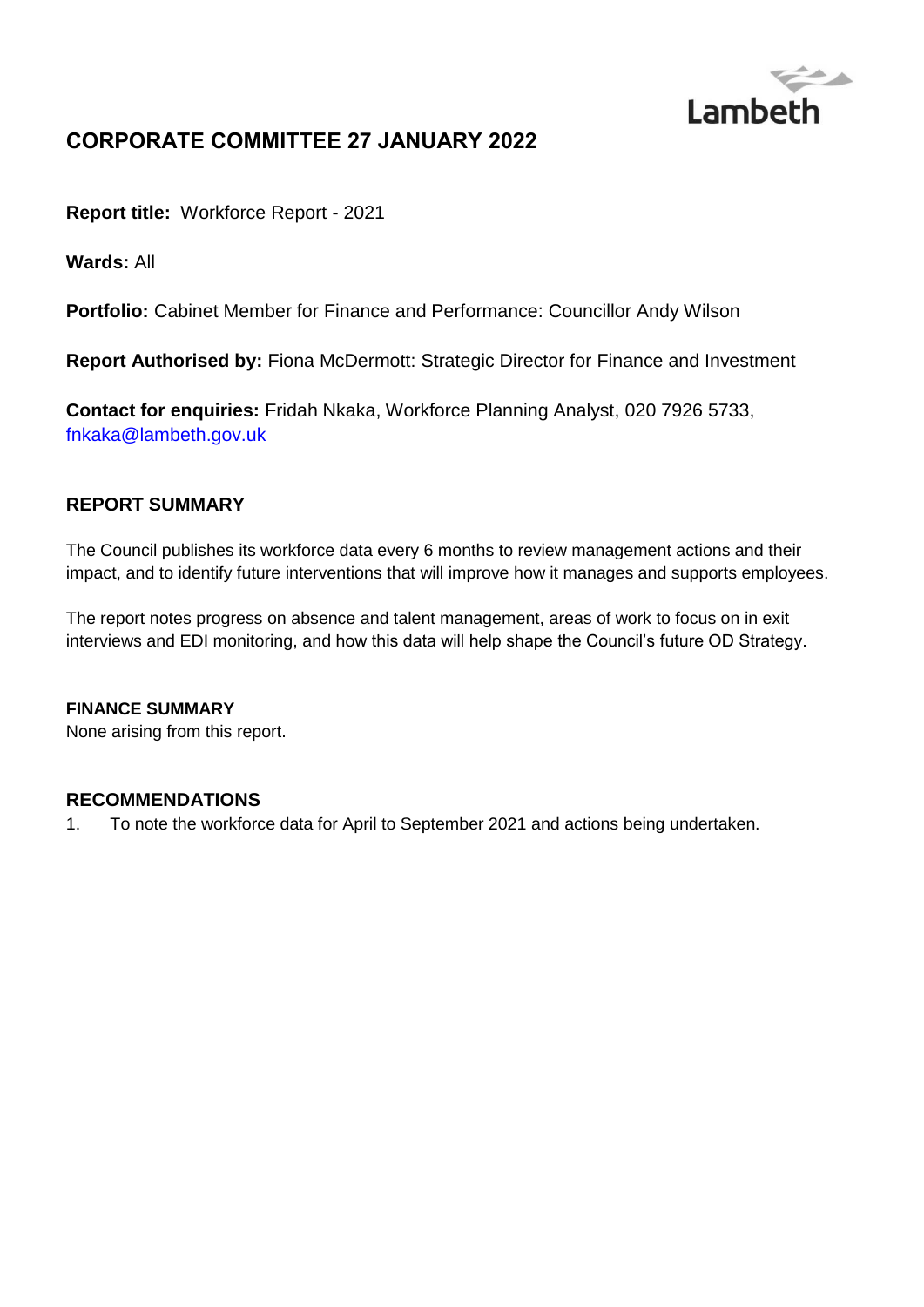## **1. CONTEXT**

1.1 The information relates to April to September 2021.

## **2. PROPOSAL AND REASONS**

2.1 The Council reviews its workforce information and statistics to identify actions to improve how it manages and supports employees.

## **3. FINANCE**

None arising from this report.

## **4. LEGAL AND DEMOCRACY**

4.1 There were no comments from Democratic Services.

## **5. CONSULTATION AND CO-PRODUCTION**

5.1 This information is shared with Management Board, Directors, Trade Unions and Staff Groups.

## **6. RISK MANAGEMENT**

6.1 No potential risks have been identified associated with the recommendations set out in this report.

## **7. EQUALITIES IMPACT ASSESSMENT**

7.1 The Council has robust processes in place for collecting and reporting on a range of employee data as it relates to appointment and severance for staff with protected characteristics.

### **8. COMMUNITY SAFETY**

8.1 None.

#### **9. ORGANISATIONAL IMPLICATIONS Environmental**

9.1 Not applicable.

#### **Health**

9.2 Not applicable.

#### **Corporate Parenting**

9.3 Not applicable.

#### **Staffing and accommodation**

9.4 None.

#### **Responsible Procurement**

9.5 Not applicable.

#### **10. TIMETABLE FOR IMPLEMENTATION**

10.1 Not applicable.